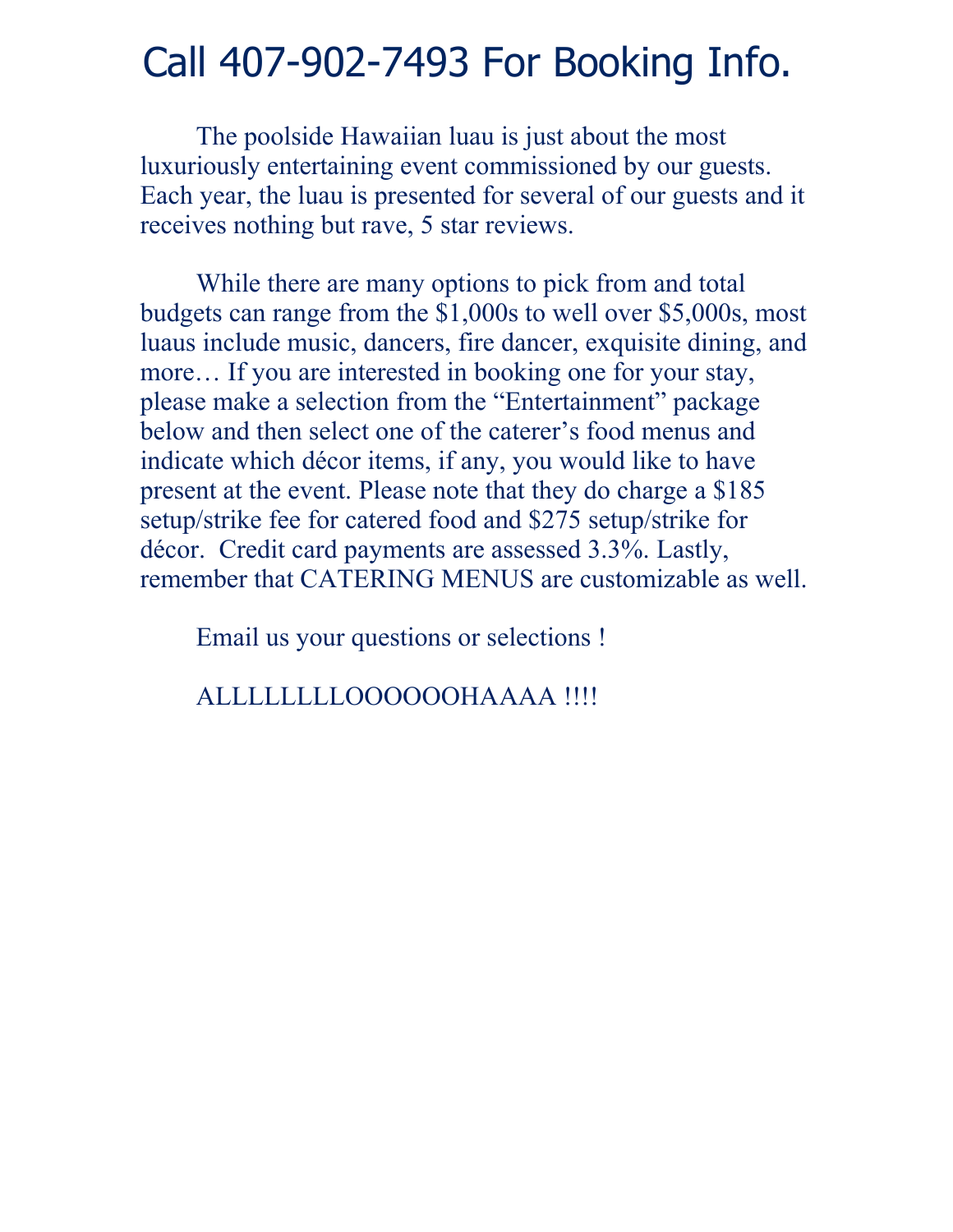# Luau Packages

### Watch Their Video At: https://www.youtube.com/embed/7zTYqFmjN8Y



The rhythmic drums of Tahiti and the haunting echo of the conch shell as **Sala's South Seas Revue** takes you on an enchanting and unforgettable journey through the islands of Polynesia. As is the case at all luaus, take your shoes off, get comfortable and relaxed as the beautiful and exotic dancers of Polynesia dazzle you with their colorful costuming, songs and dances. The highlight of the show builds to a fever pitch as the drums roar introducing our Samoan Fire knife dancer. Chief Sala will thrill you with his daring and spectacular warrior's dance. And of course the fun is just beginning as our dancers make their way out into the audience to find some volunteers to join them onstage. If you have someone you'd liked to be picked on, our luau is just the place for it. So, just sit back and enjoy the beauty and charm of the South Pacific.

#### **The following are pricing packages that are available to suit your needs:**

*Kauai package*- Full Revue. Consists of 3 musicians, 3 female dancers, and a fire knife dancer. \$2,795.00 For the first hour of your event, our trio of musicians will serenade your guests as they enter your very own tropical paradise. Soon after, your Polynesian journey begins, as the colorful array of costume changes and the excitement of the drumbeats all entail this 1- hour show revue. A much larger cast of performances is available to accommodate all of your special requests.

*Lanai package*- Consists of 2 musicians, 2 female dancers, and a fire knife dancer **\$1,985.00** Again, our musicians will play a 1-hour set of cocktail music with the show revue following thereafter at your convenience.

*Molokai package*-... Consists of 2 female dancers, musician/emcee and a fire knife dancer **\$1,595.00** A musically-taped show that consists of 2 female dancers, 1 fire knife dancer and a musician/emcee. This is our most popular and economically-priced package that has all the color and pageantry of our larger-sized packages. If convenient, we will provide atmosphere music for your guests prior to the main show.

*Oahu package*- consists of 1 female dancer, fire knife dancer and musician/MC.... **\$1,295.00** Also a musically-taped show that consists of 1 female dancer, 1 fire knife dancer, and musician/emcee. The beauty and grace of our hula dancers, and the spectacular awe of our warrior's dance of the fire knife is presented to you in a 30 minute show. If convenient, we will provide atmosphere music for your guests prior to the main show.

#### *The Royal Processional*:

#### **\$695.00**

Your evening begins with the traditional Imu pig ceremony, as our Polynesian warriors are summoned by the sound of the conch shell. They enter our festivities carrying our kalua pua'a (roasted pig) , which signals the start of our feast made for royalty. King Kamehameha and his royal procession follows thereafter, anointing the official blessings to all of your guests, as the royal kahuna leads the court. Our native hula dancers perform their dance of fire and offerings to the goddess Pele signifying the start of your Polynesian journey and celebration.

(This ceremony is available only with the Lanai, Kauai or larger packages)

**Lei** greeting available with shows: **(price per greeter, 30 \$65.00) \$65.00 min)** Plastic leis - \$1.35 each Silk leis - \$2.85 each Deluxe Silk leis - \$2.50 each Fresh leis - \$19.95 each (minimum order of 40)

Roasted pig, decorated on a board  $(30 - 40 \text{ servings})$  \$590.00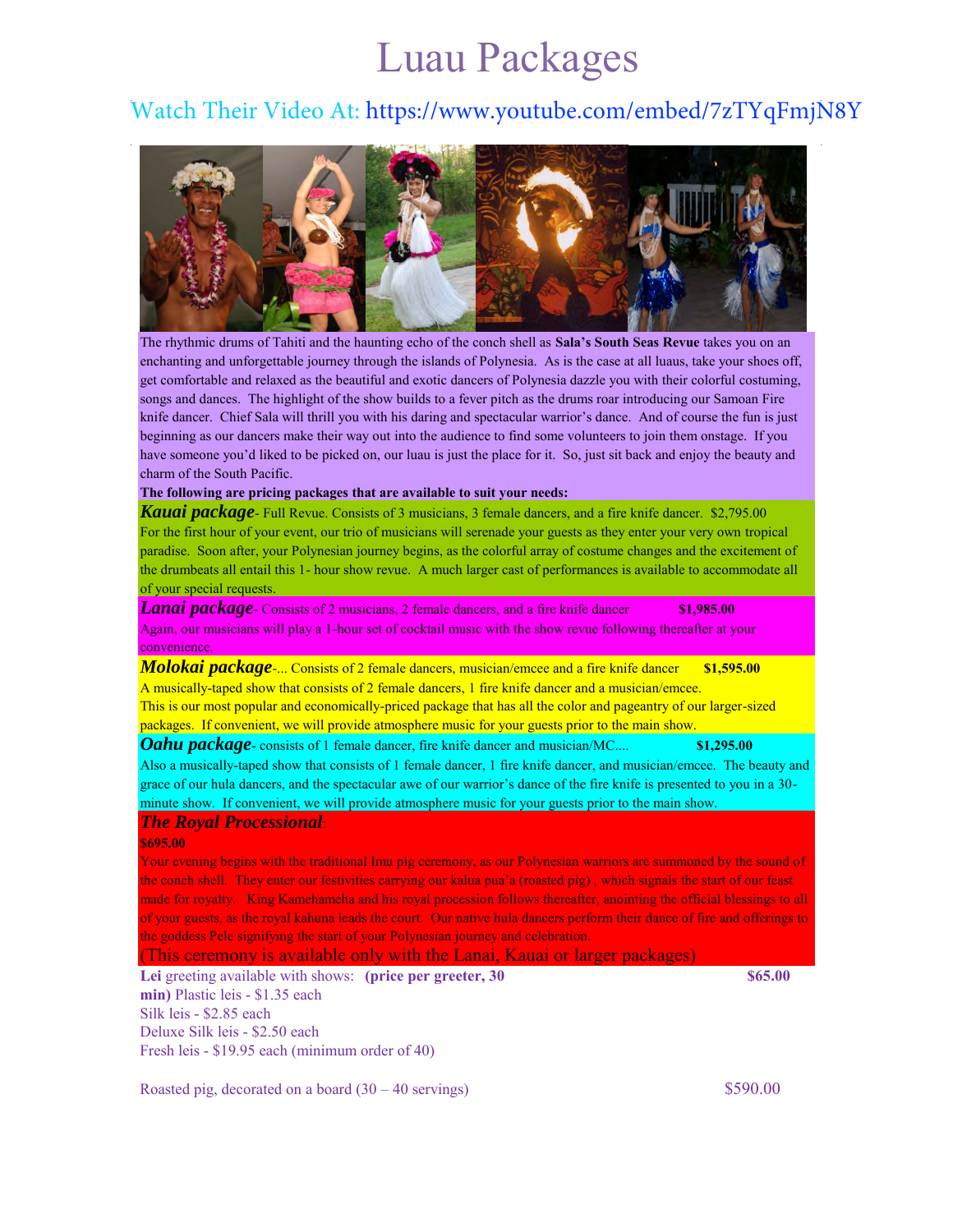# Hawaiian Luau Décor Options

#### **Basic Theme/Décor Package:**

--features a "Hula Hut" entranceway, 2 tiki gods, 2 dock pilings, assorted crates, barrels, fish netting, greenery and up lights for entrance, when purchasing an entertainment package. \$685

#### **Deluxe Package**

Tiki hut Crates and barrels Tiki gods "Hula hut" entranceway Dock Pilings Surfboards Faux rocks

Live greenery w/up- lighting Fish netting and assorted props

\$1695 price includes basic greenery and lighting Delivery, set & strike \$265

#### **Big Island Package**

*Same as above plus:* Stage- bamboo backdrop Feathered Kahili's War Canoe w/ tropical silk flowers

> \$2285 price includes basic lighting package and greenery Delivery, set & strike \$300.00

#### **The "Get It All" Package**

Same as "Deluxe" and "Big Island" PLUS 2 nine foot tiki gods 2 thatch backdrops

> \$3,385.00 price includes basic greenery package and lighting Delivery, set & strike \$365.00

Additional Tiki Huts 2 available at \$285/each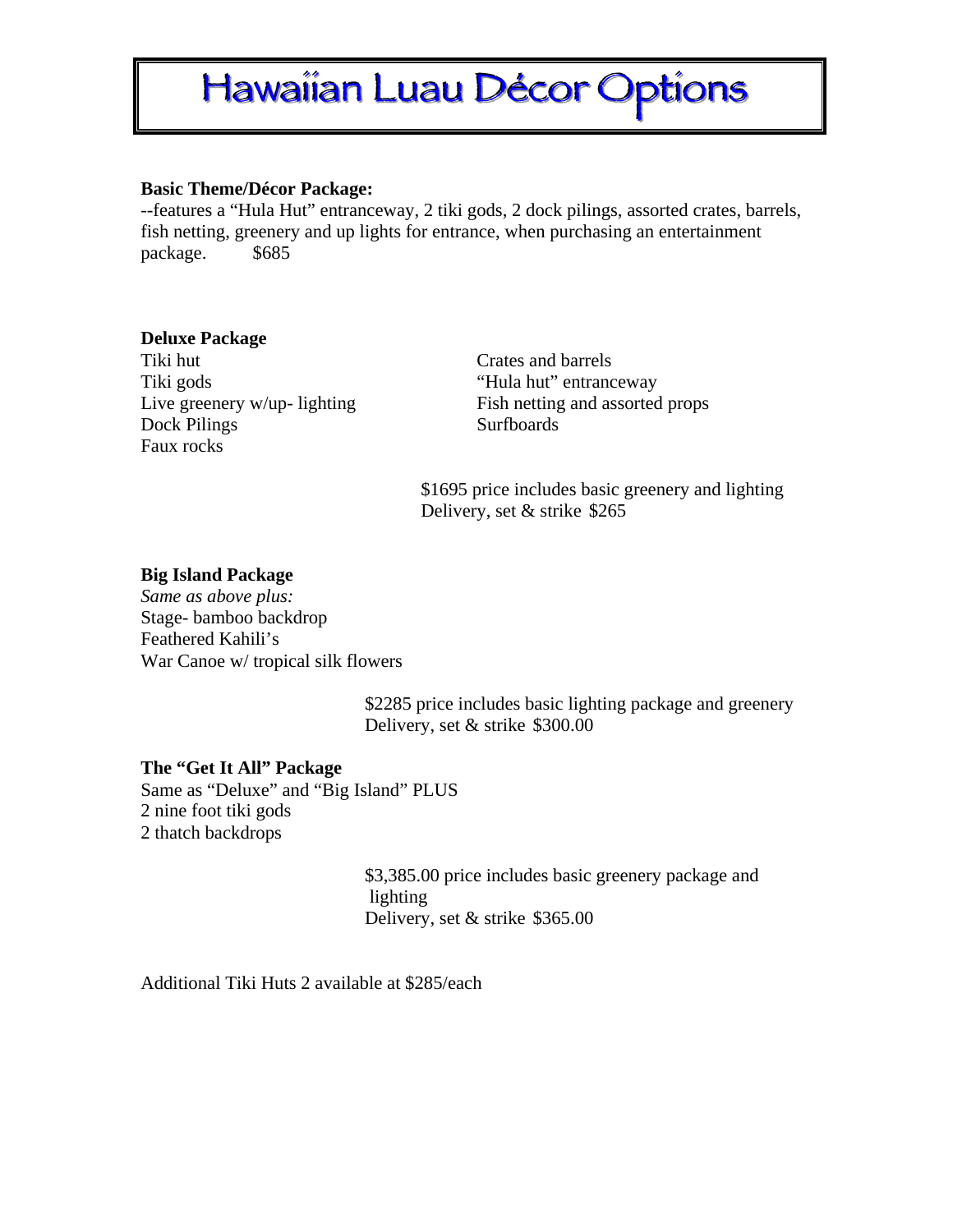# Option 1 – Traditional Menus

(or select an alternate caterer from the pages that follow...)

**Island Menu – MOST POPULAR Price includes your choice of 2 entrees and 4 other items from the menu. Appetizers**

**Crudités Platters, Assorted Cheese & Crackers, Fresh Fruit Platters,**

**Tropical Fruit Salad, Hawaiian Ham Bites,**

**Polynesian Meatballs**

#### **Vegetables**

**Caesar Salad, Spring greens with mango dressing**

**Starches**

**White or Yellow Rice, Caribbean Rice, Coconut rice, Island style pasta salad Island rice with spam, chicken fried rice**

#### **Entrees**

**Citrus Chicken, Maui Ginger Chicken, Caribbean Jerk Chicken, Island Kalua Pork, Honey baked Ham Slices with Island topping, Teriyaki Beef Hawaiian Sho'u chicken, Ahi Tuna Poke( raw or seared) Mahi Tacos, Lime vinaigrette chicken salad** 

#### **Desserts**

**Assorted cakes and cookies, Lemon Cream Cake Mini pineapple upside down cup cakes**

**Pricing**

**\$21.95 per person**

#### **\$14.95 per child (3 – 10)**

**(Add \$2.00 per person for each extra appetizer, vegetable and/or starch…add \$4.50 per person for each extra entrée)**

 **Price includes your choice of 2 entrees and 4 other items from the menu. Pricing includes buffet tables with linen, décor, paper and plastic products, Tea and water, and Servers. Drop off service is available (call for price).** 

**Soft drinks, non-alcoholic punch, bottled water, lemonade, and iced tea are available at an additional \$3.50 per person for two hour during dinner, additional hours \$1.00 per head per hour. A 20% gratuity and a set up fee will be added to the final catering bill. \$3.00 added charge for sea food items**

| Píck up ítems: full pan of Kalua Pork, Teríyakí beef and Sho'u chícken | \$100.00                          |
|------------------------------------------------------------------------|-----------------------------------|
| 1/2 pan of Kalua Pork, Teríyakí Beef or Sho'u Chícken                  | \$55.00                           |
| Full pan of Ríce                                                       | \$55.00                           |
| $1/2$ pan of rice                                                      | \$32.50                           |
| Full pan tropícal fruít salad                                          | \$55.85                           |
| $1/2$ pan tropical fruit salad                                         | \$35.75                           |
| Full Pan Spring mix salad                                              | \$50.95                           |
| $1/2$ Pan of spring mix salad                                          | \$25.95                           |
| Míní píneapple upsíde down cupcakes                                    | \$1.50<br>$\mathsf{P} \mathsf{P}$ |
|                                                                        |                                   |